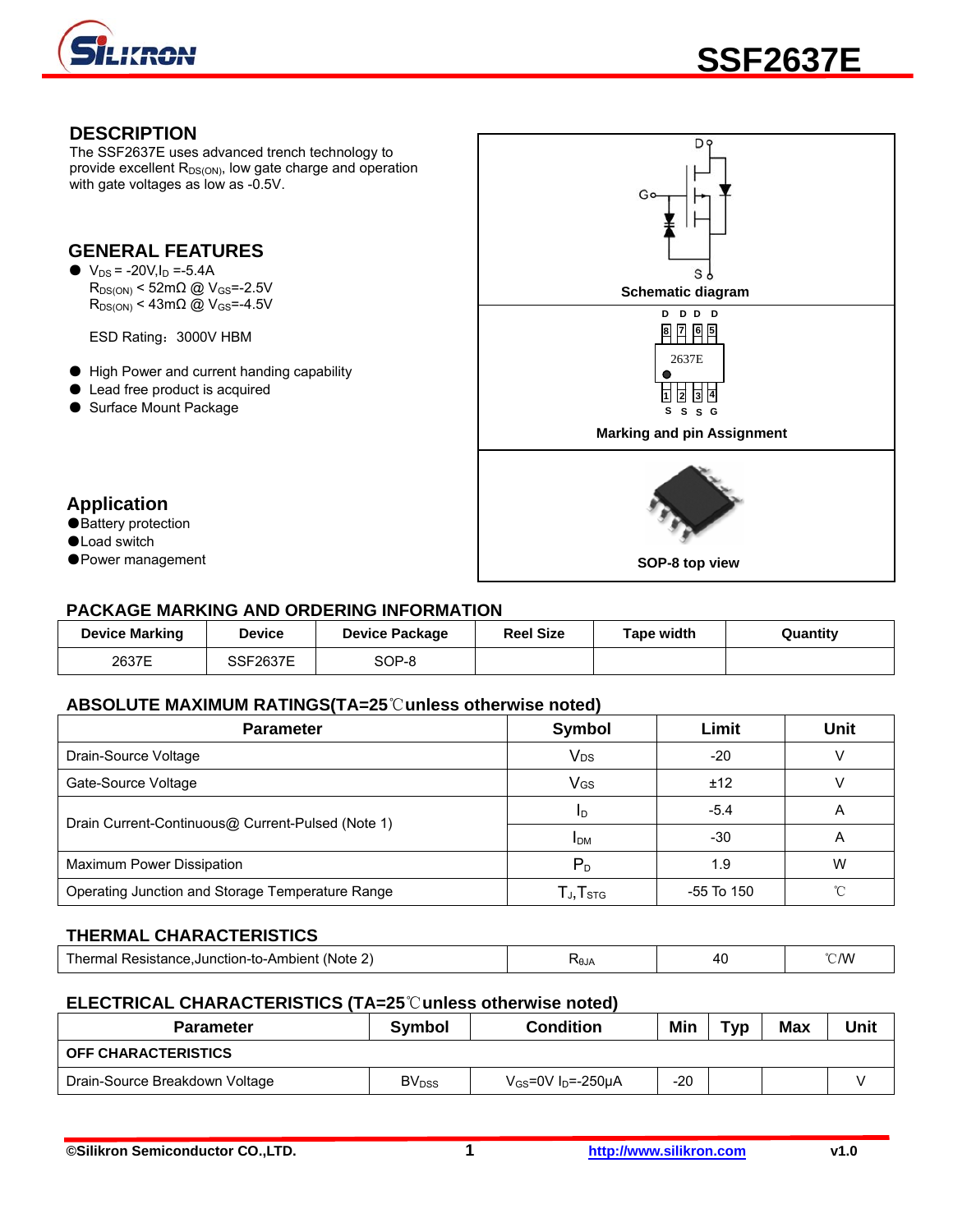

| Zero Gate Voltage Drain Current           | $I_{DSS}$        | $V_{DS} = -16V$ , $V_{GS} = 0V$                         |        |         | $-1$ | μA        |  |
|-------------------------------------------|------------------|---------------------------------------------------------|--------|---------|------|-----------|--|
| Gate-Body Leakage Current                 | $_{\text{loss}}$ | $V_{GS} = \pm 8V$ , $V_{DS} = 0V$                       |        |         | ±10  | uA        |  |
| <b>ON CHARACTERISTICS (Note 3)</b>        |                  |                                                         |        |         |      |           |  |
| Gate Threshold Voltage                    | $V_{GS(th)}$     | $V_{DS} = V_{GS}I_D = -250 \mu A$                       | $-0.3$ | $-0.55$ | $-1$ | $\vee$    |  |
|                                           |                  | $V_{GS} = -4.5V$ , $I_D = -4A$                          |        | 37      | 43   | $m\Omega$ |  |
| Drain-Source On-State Resistance          | $R_{DS(ON)}$     | $V_{GS} = -2.5V$ , $I_D = -4A$                          |        | 45      | 52   | $m\Omega$ |  |
|                                           |                  | $V_{GS} = -1.8V$ , $I_{D} = -2A$                        |        | 56      | 73   | $m\Omega$ |  |
| Forward Transconductance                  | $g_{FS}$         | $V_{DS} = -5V, I_D = -4A$                               | 4      | 8       |      | S         |  |
| <b>DYNAMIC CHARACTERISTICS (Note4)</b>    |                  |                                                         |        |         |      |           |  |
| Input Capacitance                         | $C_{\text{lss}}$ |                                                         |        | 1450    |      | <b>PF</b> |  |
| <b>Output Capacitance</b>                 | C <sub>oss</sub> | $V_{DS}$ =-10V, $V_{GS}$ =0V,<br>$F = 1.0 MHz$          |        | 200     |      | PF        |  |
| Reverse Transfer Capacitance              | C <sub>rss</sub> |                                                         |        | 160     |      | PF        |  |
| <b>SWITCHING CHARACTERISTICS (Note 4)</b> |                  |                                                         |        |         |      |           |  |
| Turn-on Delay Time                        | $t_{d(on)}$      |                                                         |        | 9.5     |      | nS        |  |
| Turn-on Rise Time                         | $t_{r}$          | $V_{DD} = -10V, I_D = -1A$                              |        | 17      |      | nS        |  |
| Turn-Off Delay Time                       | $t_{d(off)}$     | $V_{GS} = -4.5V$ , RGEN=30                              |        | 90      |      | nS        |  |
| <b>Turn-Off Fall Time</b>                 | $t_{\rm f}$      |                                                         |        | 30      |      | nS        |  |
| <b>Total Gate Charge</b>                  | Q <sub>g</sub>   |                                                         |        | 17      |      | nC        |  |
| Gate-Source Charge                        | $Q_{gs}$         | $V_{DS}$ =-10V, $I_D$ =-4A,<br>$V$ <sub>GS</sub> =-4.5V |        | 1.3     |      | nC        |  |
| Gate-Drain Charge                         | $Q_{gd}$         |                                                         |        | 4.5     |      | nC        |  |
| <b>DRAIN-SOURCE DIODE CHARACTERISTICS</b> |                  |                                                         |        |         |      |           |  |
| Diode Forward Voltage (Note 3)            | $V_{SD}$         | $V_{GS}$ =0V, $I_S$ =-1A                                |        | $-0.76$ | $-1$ | $\vee$    |  |

# **NOTES:**

**1.** Repetitive Rating: Pulse width limited by maximum junction temperature.<br>**2.** Surface Mounted on 1in<sup>2</sup> FR4 Board, t ≤ 10 sec.

**3.** Pulse Test: Pulse Width ≤ 300μs, Duty Cycle ≤ 2%.

**4.** Guaranteed by design, not subject to production testing.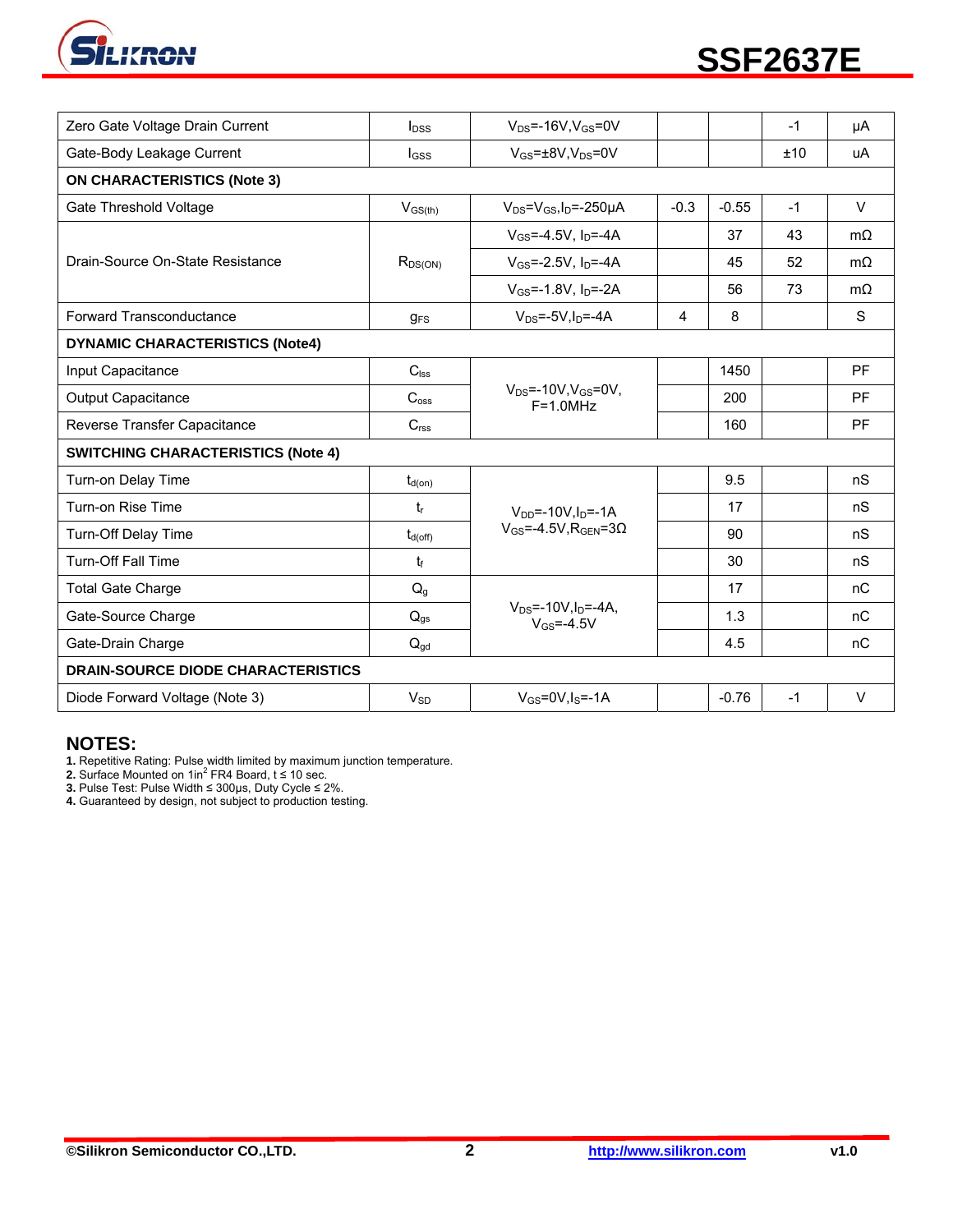

# **TYPICAL ELECTRICAL AND THERMAL CHARACTERISTICS**



**Square Wave Pluse Duration(sec) Figure 3: Normalized Maximum Transient Thermal Impedance**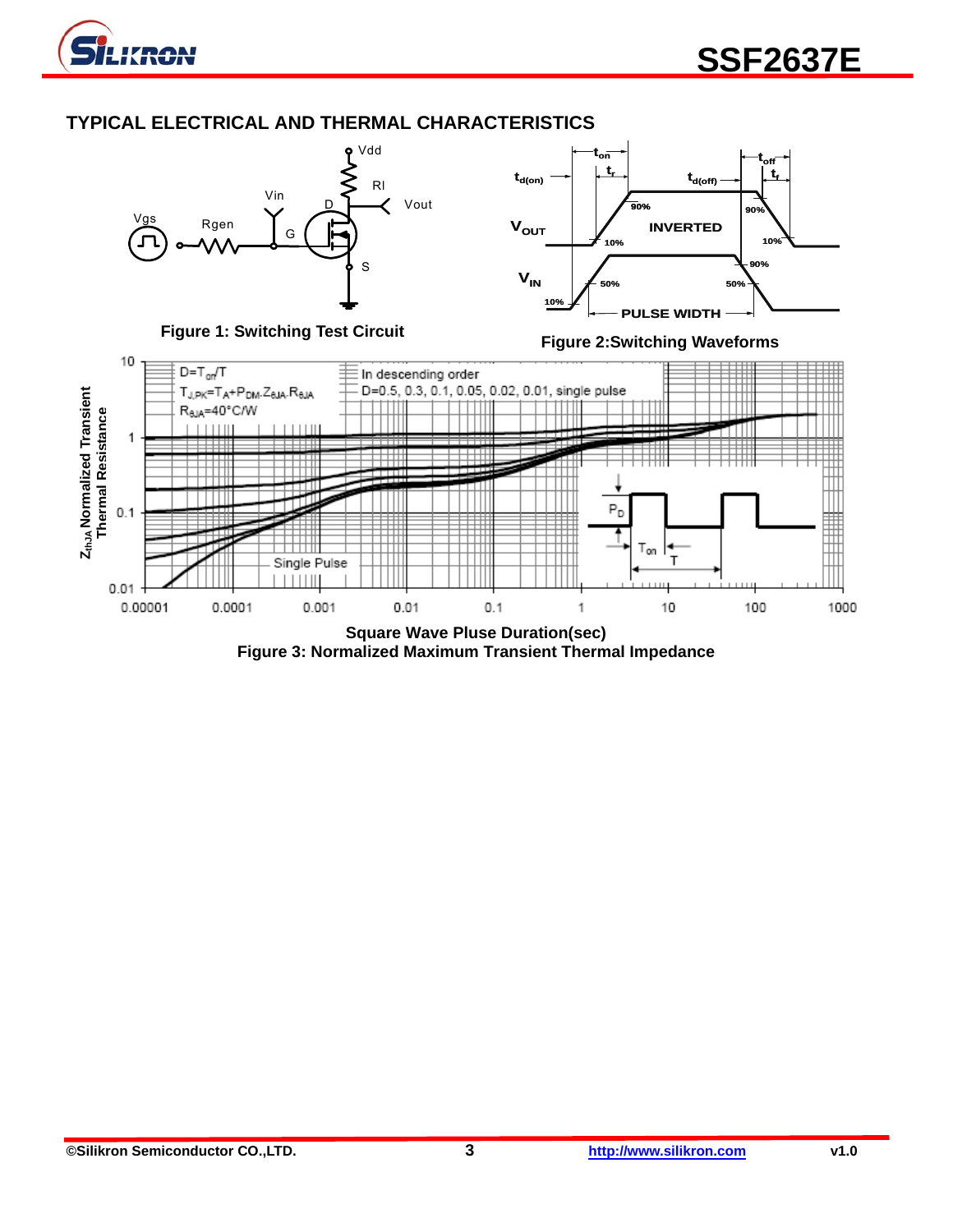

# **SOP-8 PACKAGE INFORMATION**







#### RECOMMENDED LAND PATTERN



| <b>Dimensions in millimeters</b> |           |          |           |  |  |  |
|----------------------------------|-----------|----------|-----------|--|--|--|
| Symbols                          | Min.      | Nom.     | Max.      |  |  |  |
| А                                | 1.35      | 1.65     | 1.75      |  |  |  |
| A1                               | 0.10      |          | 0.25      |  |  |  |
| A2                               | 1.25      | 1.50     | 1.65      |  |  |  |
| b                                | 0.31      |          | 0.51      |  |  |  |
| C                                | 0.17      |          | 0.25      |  |  |  |
| D                                | 4.80      | 4.90     | 5.00      |  |  |  |
| E1                               | 3.80      | 3.90     | 4.00      |  |  |  |
| e                                |           | 1.27 BSC |           |  |  |  |
| E                                | 5.80      | 6.00     | 6.20      |  |  |  |
| h                                | 0.25      |          | 0.50      |  |  |  |
| L                                | 0.40      |          | 1.27      |  |  |  |
| θ                                | $0^\circ$ |          | $8^\circ$ |  |  |  |

#### Dimensions in inches

| Symbols | Min.      | Nom.  | Max.      |
|---------|-----------|-------|-----------|
| А       | 0.053     | 0.065 | 0.069     |
| A1      | 0.004     |       | 0.010     |
| A2      | 0.049     | 0.059 | 0.065     |
| b       | 0.012     |       | 0.020     |
| C       | 0.007     |       | 0.010     |
| D       | 0.189     | 0.193 | 0.197     |
| E1      | 0.150     | 0.154 | 0.157     |
| e       | 0.050 BSC |       |           |
| E       | 0.228     | 0.236 | 0.244     |
| h       | 0.010     |       | 0.020     |
| L       | 0.016     |       | 0.050     |
| θ       | 0°        |       | $8^\circ$ |

### **NOTES**:

- 1. Dimensions are inclusive of plating
- 2. Package body sizes exclude mold flash and gate burrs. Mold flash at the non-lead sides should be less than 6 mils.
- 3. Dimension L is measured in gauge plane.
- 4. Controlling dimension is millimeter, converted inch dimensions are not necessarily exact.